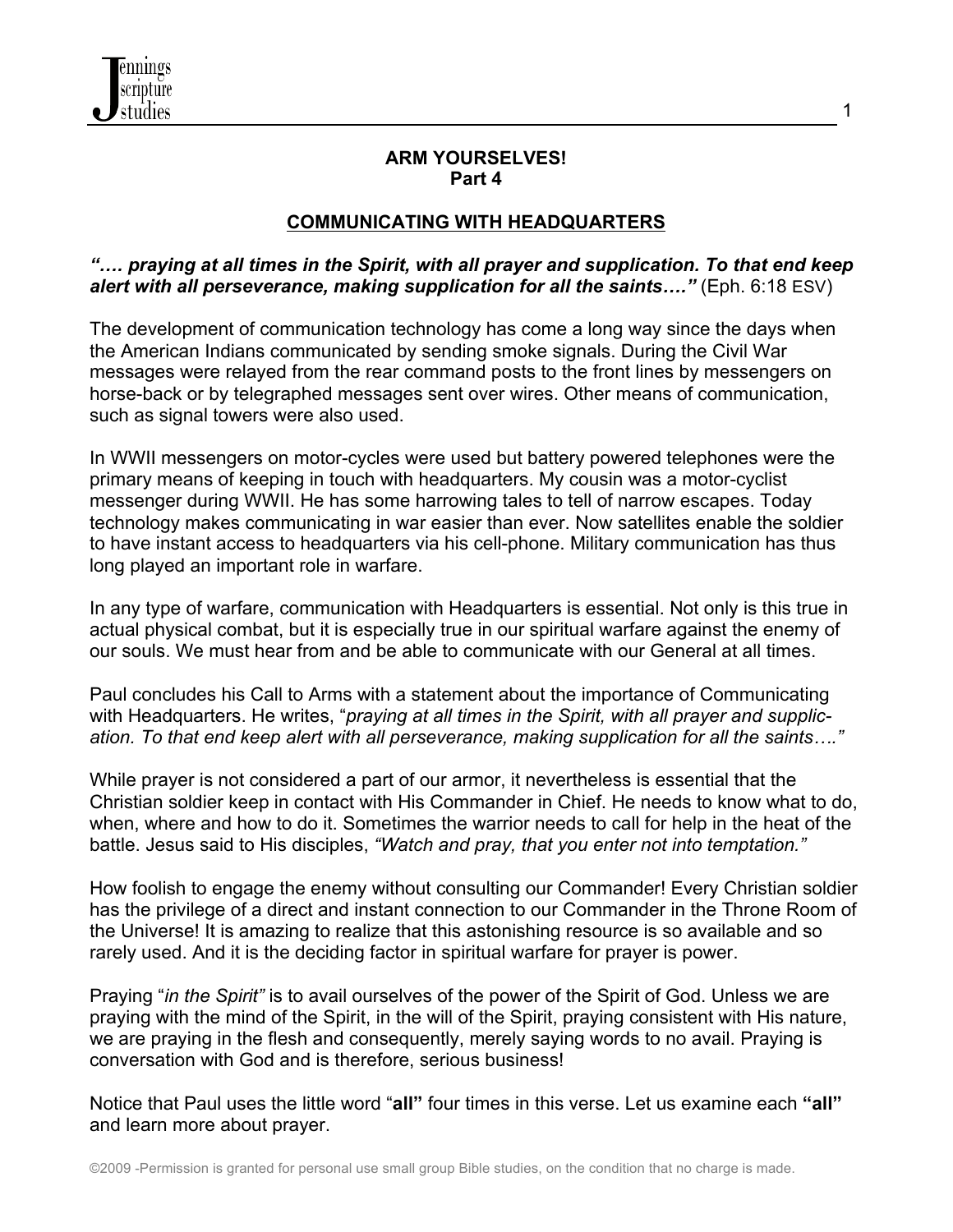### **THE TIME TO PRAY**

*"praying at all times in the Spirit"*

Some of the saints only pray now and then when the notion or the situation presses them to God. They have a very skimpy prayer life. Paul says that we are to pray *"at all times"* or *"at all seasons"* or "*at every opportunity"* as some translations render the phrase. We are to pray not only in times of danger, but we are to be in the mood of prayer at all times. There are prayers of thanksgiving (Phil 4:6) prayers of praise, *"let us offer the sacrifice of praise to God continually, that is, the fruit of our lips giving thanks to his name"* (Heb. 13:15), etc. We need to keep the lines of communication open at all times.

This requires that we have a sense of our constant and utter dependence upon God not only for our duty in warfare but also for our daily welfare. We are prone to pray only at times when we are confronted with trials, temptations and troubles that we can't handle ourselves. Prayer should be our first resource, not our last recourse!

We are to have a constant awareness of the conflict that rages unceasingly around us and against us. Daily we need to lay hold of the resources of God, in this case, the whole armor of God, in order that we may triumph over the enemy. When you cannot use your sword, and even when you can hardly grasp your shield, you can pray!

# **THE TYPES OF PRAYER**

*"with all prayer and supplication"*

There is a variety of prayers. There are two different words used here for two different levels of communication with God: *"prayer"* and *"supplication."* What is the difference?

## **A. General Praying.**

The word "prayer" is a very general word used to represent adoration, thanksgiving, and intercession, etc. This word covers our general prayer life. In other words, we might say a general prayer for the missionaries we support saying, "Lord, bless our missionaries." We might pray a general prayer for a brother or sister in Christ praying, "Dear Lord, bless so-andso today." We might say a prayer of thanksgiving with words like, "Thank you God for your goodness to us." This is praying in generalities, like shooting a shot-gun, scattering pellets over a wide area. To be sure this is praying and is to be commended and encouraged.

## **B. Specific Praying.**

There is another type of praying that requires greater concentration of our mental and spiritual powers. It is praying that focuses upon specific needs, persons and problems. This is what is meant by *"supplications."* Some translations have *"petitions"* (nasb) or *"requests"* (niv). The word "supplicate" means: "to make a humble request." (Webster)

While general praying is like shooting a shot-gun, specific, definite, particular praying is like aiming a rifle at the bulls-eye, targeting a definite need. For instance, when praying for missionaries, we target a particular missionary with a particular need, like the following, "Dear Lord, help Jane Doe learn the dialect of the tribe she is working with." When praying for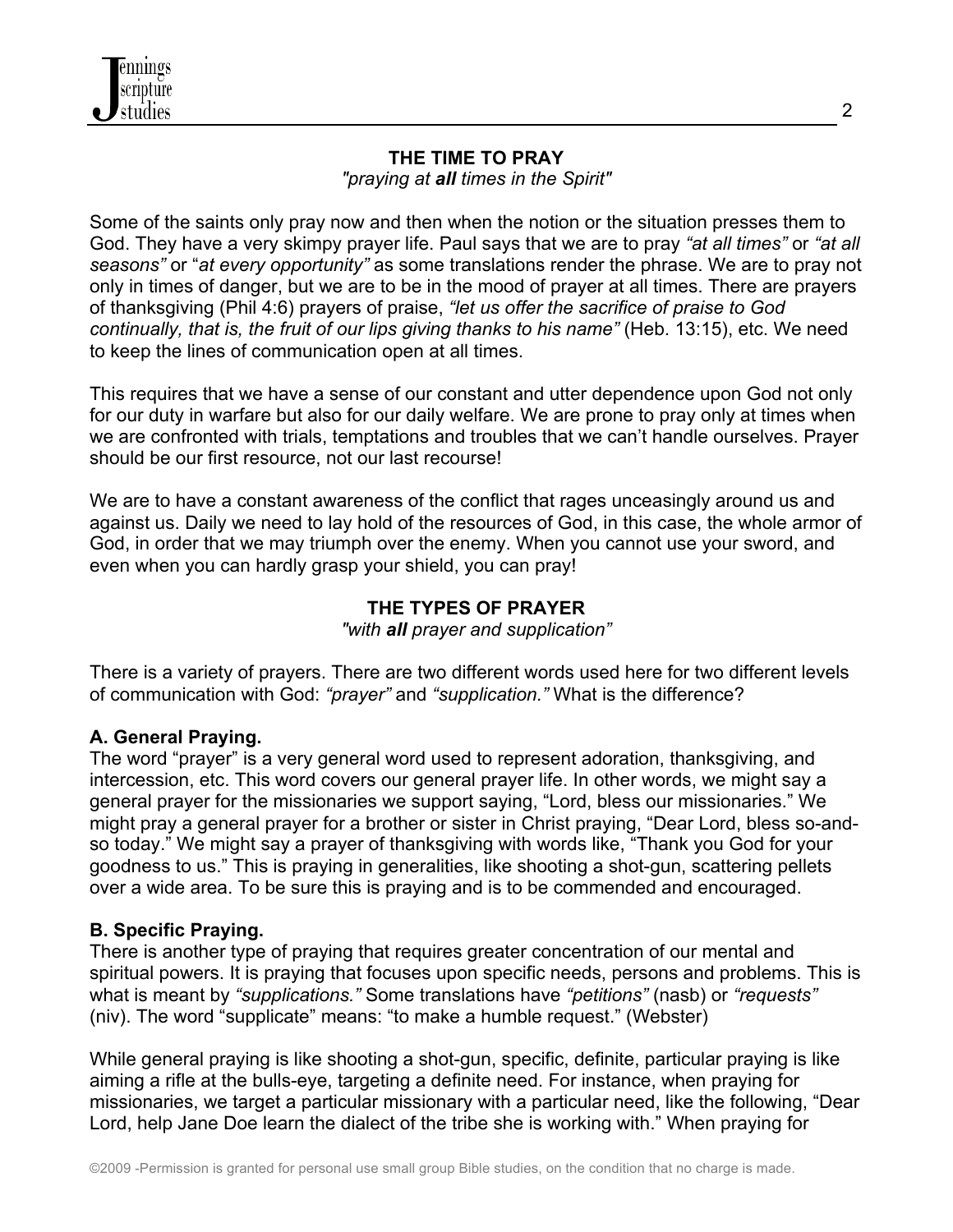others we pray for a particular situation through which they are going saying, "I ask you, Father, to give John Doe a speedy recovery from his surgery." When thanking God for His goodness we specify and say, "Thank you Lord, for the much needed rain we are receiving."

**Illust.** An example of specific praying is seen in a prayer Martin Luther prayed. In 1540 Martin Luther's friend Friedrich Myconius was very ill and was on, what many thought was his deathbed. Friedrich wrote Luther a farewell letter. Luther immediately sent a reply saying, "I command you in the name of God to live because I still have need of you in the work of reforming the church. The Lord will never let me hear that you are dead but will permit you to survive me. For this I am praying because I seek only to glorify the name of God." Fredriech, who had already lost the ability to speak, did soon recover and lived an additional six more years but then did die - two months after Luther himself had died.

Another example is here in Ephesians 6 verse 19 where Paul says pray *"also for me, that words may be given to me in opening my mouth boldly to proclaim the mystery of the gospel."*

When we are in dire circumstances we do not pray in generalities saying, "Father bless me today and cause your face to shine upon me…." No! We pray in definite terms, "Dear Father, I am overwhelmed by the problems I am facing today. Please show me what to do!" If we pray specifically for our own needs, then the question arises, "Why not pray by zeroing in on the particular needs of others also"?

> "Sweet hour of prayer! Sweet hour of prayer! Thy wings shall my petition bear To Him whose truth and faithfulness Engage the waiting soul to bless. And since He bids me seek His face, Believe His Word and trust His grace, I'll cast on Him my every care, And wait for thee, sweet hour of prayer!

### **THE TEST OF PRAYER**

*"keep alert with all perseverance"*

The word "perseverance" means "To continue a course of action in spite of difficulty or opposition." (Webster) We Americans are spoiled by the instant communication capabilities that we have with computers, cell-phones, etc. We expect instant information at our finger tips and have little patience for slow down-loads on our computers.

A television commercial promises "Service on Demand" for its customers. We have been programmed to expect instant responses to our wants. You have probably heard of the Christian who prayed, "Lord, I need patience and I want it right now!" This attitude has been carried over into the area of prayer by untaught believers.

Repeatedly God's Word instructs us to approach God in a submissive, persevering spirit:

• Psalm 27:14 - "Wait on the LORD; be of good courage, and He shall strengthen your heart; wait, I say, on the LORD!"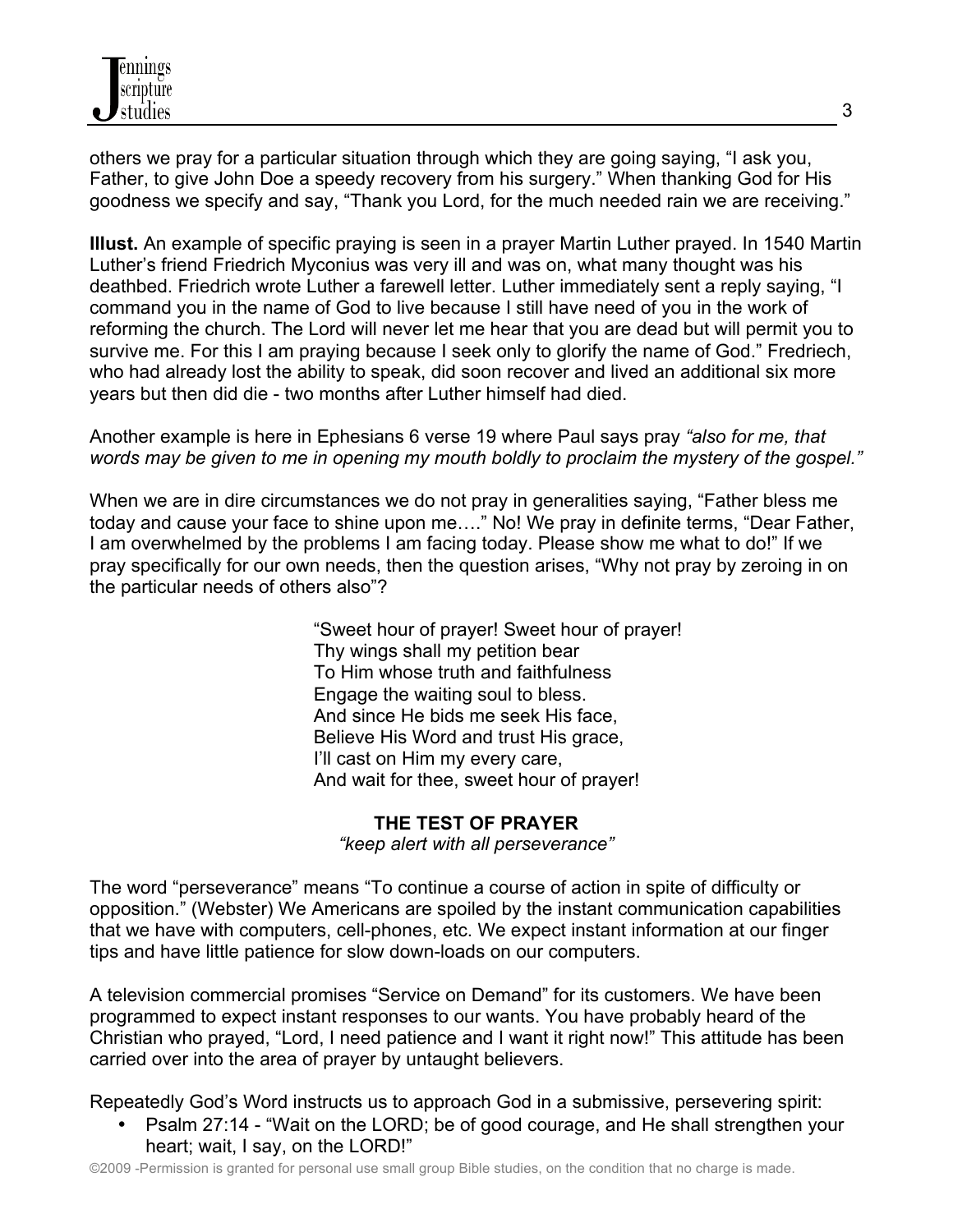

- Psalm 37:7 "Rest in the LORD, and wait patiently for Him; do not fret because of him who prospers in his way...."
- Isaiah 40:31 "But those who wait on the LORD shall renew their strength; they shall mount up with wings like eagles, they shall run and not be weary, they shall walk and not faint."
- Luke 18:1 "Men always ought to pray and not faint."

We need to realize that God does not always answer immediately. He does not always say "no" and neither does He always say "yes." Many times God says "wait." Sometimes God's silence is the answer. So, we need to be patient in our praying. This is the test that Paul has in mind when he says that we must pray "*with all perseverance."*

The disciples were with Jesus in the Garden of Gethsemane as He wrestled in soul-agonizing prayer and they slept! What did He say to them? He said, *"Watch and pray, lest you enter into temptation. The spirit truly is willing, but the flesh is weak." Again He went away and prayed, and spoke the same words. And when He returned, He found them asleep again, for their eyes were heavy; and they did not know what to answer Him. Then He came the third time and said to them, "Are you still sleeping and resting? It is enough! The hour has come; behold, the Son of Man is being betrayed into the hands of sinners."* (Mark 14:38-41)

There are multitudes of churches and Christians individually, who are asleep in the midst of crises! They need to do as Paul said in Ephesians 5:14 - *"Awake, you who sleep, arise from the dead, and Christ will give you light."* Pray till the light breaks through! Persevere in prevailing prayer!

### **THE TROOPS FOR WHOM TO PRAY**

*"for all the saints"*

The final "*all"* in this passage deals with one of the subjects that our communication with Headquarters should include. Our payers are to be for *"all saints."* God is no respecter of persons, He is not partial. Prayer has a vertical dimension, of course, but it also has a horizontal dimension and we are reminded to pray *"for all saints."*

Much of our praying is self-centered. Yes, we must pray for ourselves and those nearest and dearest to us, but Paul's admonition encourages us to cast a wider prayer net and pray *"for all the saints."* Charles D. Meigs musical prayer is a good prayer to pray regularly:

> "Lord, help me live from day to day In such a self-forgetful way That even when I kneel to pray My prayer shall be for—Others.

Others, Lord, yes others, Let this my motto be, Help me to live for others, That I may live like Thee."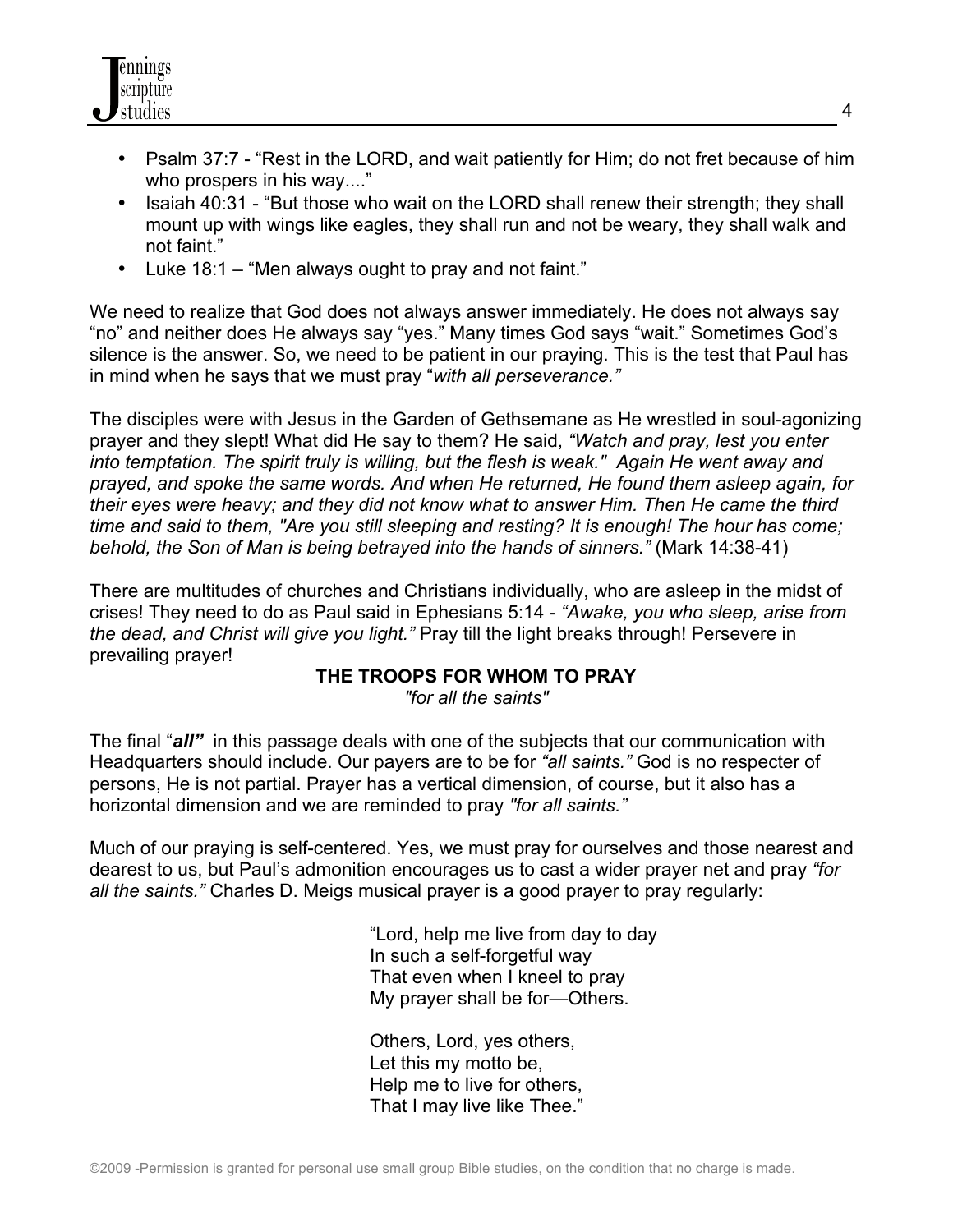It is only saints, Christian believers, who are involved in the spiritual warfare for which God provides the armor Paul has just been describing for whom we need to pray. When one member of the Body is weak, wounded, or cannot function, the other members compensate by supporting and helping strengthen it. Samuel said to the people of Israel in 1 Sam. 12:23, *"Moreover, as for me, far be it from me that I should sin against the Lord by ceasing to pray for you."*

You will sometimes find that when you cannot pray for yourself, it is a good plan to pray for somebody else. The Lord turned the captivity of Job when he prayed for his friends. It is important for us to focus in on the spiritual battles others are fighting. I need to know there are others in the church who are praying for me!

How many of us pray for Christians who are in closed countries and are being persecuted? Do we pray for Christian leaders in government positions locally as well as nationally? How many of us pray for believers who are behind bars for their faith? Do we pray for Christians who are in prison for crimes they committed before they became Christians? And then, there are millions of Christian brothers and sisters in nursing homes, hospitals and Care Units who need our prayers. We will never run out of believers for whom to pray!

**Illust.** As a young teen-ager, I remember hearing Dr. Robert T. Ketcham tell about his mother and an experience she had in their two-story farm home. He said that his mother had the habit of placing items on the stair-steps that were to be taken, eventually, upstairs. Instead of going up the steep stairway every time she had something that belonged upstairs, she would lay whatever it was on the steps saying, "I'll take it up the next time I ascend the stairway."

He said he had a baby brother who was in a bassinette up on the second floor of the home and one day while the family was downstairs, the baby fell out of the bassinette. Everyone heard him hit the floor followed by his wailing cry. Dr. Ketcham said that his mother raced for the stairs and started up, but could not get up the stairs because of the clutter of things she had laid on the stairway. She had to clear the steps before she could ascend to take care of the baby while all the time the cries of the infant rang in her ears and she was imagining all sorts of injuries the baby had sustained. She finally got to the baby who was not seriously injured. He said that thereafter, his mother kept the stairway clear of any obstacle that would impede her climb upward.

Dr. Ketcham then added, "We need to keep the stairway of prayer open by keeping short accounts with God and confessing anything that would prohibit us making a rapid ascent to the throne God. If we are not getting through to God it is because there is some sin on the stairway to heaven!"

### **Conclusion**

Note the **Victory Verbs** in Ephesians 6:10-17. There are six of them:

v. 10 – Be strong v. 11 – put on v. 12 – wrestle v. 13 – take (also v.17) v. 13 – stand v. 18 – PRAY!

©2009 -Permission is granted for personal use small group Bible studies, on the condition that no charge is made.